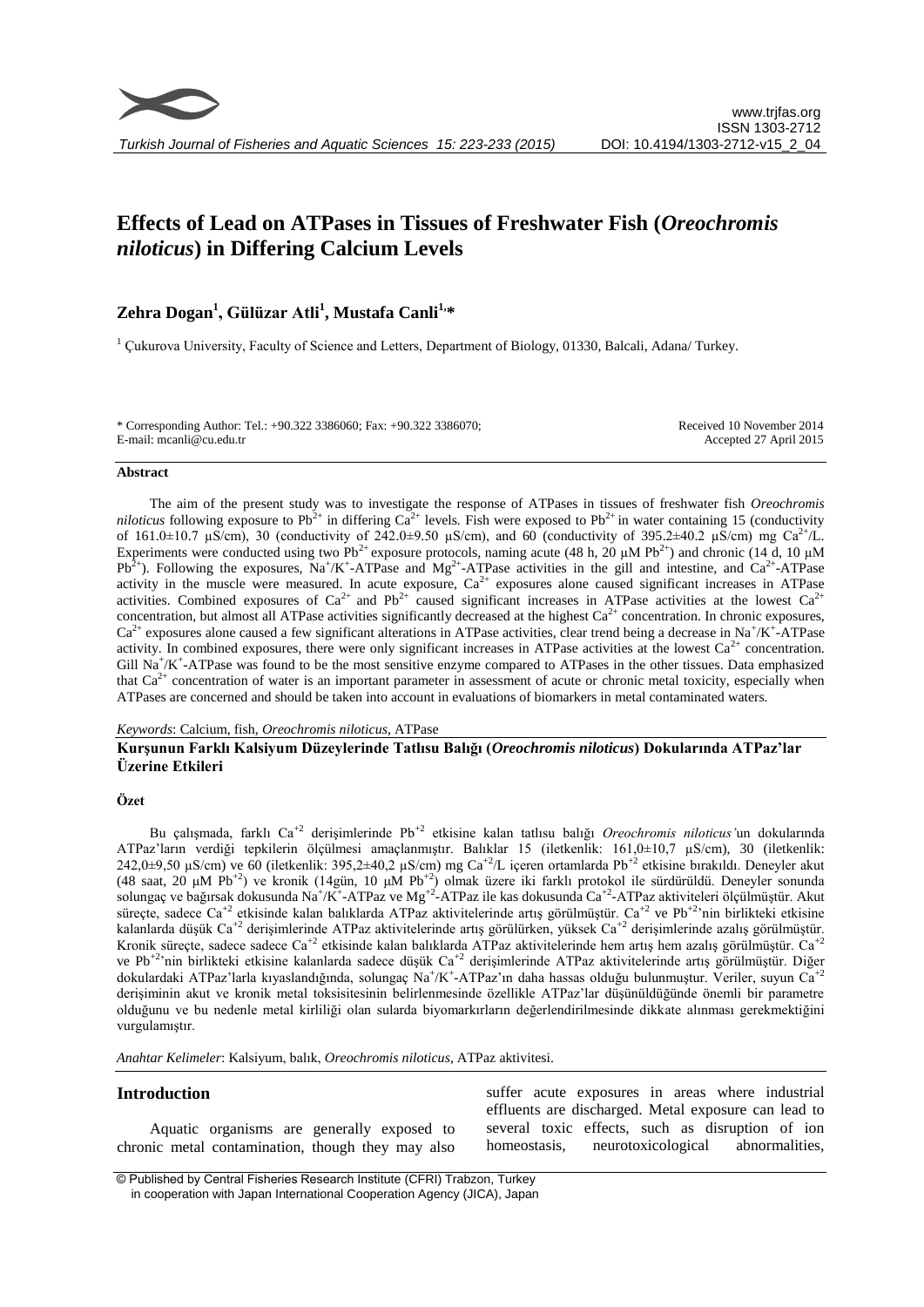alterations in biochemical and physiological mechanisms, and can ultimately cause mortality of aquatic organisms (Heath, 1995). The water hardness can be defined as the sum of the concentration of divalent cations, particularly  $Ca^{2+}$  and  $Mg^{2+}$ . Free ion (basically  $Ca^{2+}$ ) levels in fresh waters are generally higher in hard waters comparing to soft waters which also lead to an increase in water conductivity. When the conductivity of water increases, metal bioavailability and consequent metal toxicity decreases as a result of chelation processes. Thus, one can say that metals are more toxic to fish when they are exposed in soft water compared to hard water (Grosell *et al.*, 2002; Monserrat *et al.*, 2007; Saglam *et al.*, 2013; 2014).

Transition metals such as Fe, Cu, Co and Mn are essential for the metabolism, but may become toxic at high concentrations. Metals such as Cd, Hg, Pb, Sn, and As (known as non-essential metals) are toxic to living organisms at very low concentrations (Rainbow, 1985; Niyogi *et al.*, 2006; Atli and Canli, 2011a; Defo *et al.*, 2014). Pb<sup>2+</sup> is a non-essential metal for life and known as a common environmental toxicant.  $Pb^{2+}$  is released to the environment from various sources such as mining, smelting, coal burning, cement manufacturing, and gasoline (WHO, 1995). Studies showed that  $Pb^{2+}$  was an antagonist for Ca2+ in fish (Richards and Playle, 1998; Rogers *et al.*, 2003, 2005). Chronic exposure of fish to  $Pb^{2+}$  caused the disruption in  $Ca^{2+}$  homeostasis and neurological abnormalities (Davies *et al.*, 1976; Mager *et al.*, 2008).

ATPases, as membrane-bound enzymes, are involved in regulation of cellular volume, osmotic pressure, and membrane permeability in fish (Heath, 1995; Marshall and Grosell, 2005).  $Na^+/K^+$ -ATPase which are located at the basolateral membrane of the gill epithelium of fish plays a direct role in active transport of Na<sup>+</sup> and  $K$ <sup>+</sup> between cell's interior and extracellular fluid (Saravanan *et al.*, 2011; Li *et al.*,  $2011$ ). Mg<sup>2+</sup>-ATPase represents an integral membrane protein and hydrolyses extracellular nucleotides and plays an important role in oxidative phosphorylation and ionic transport, and is responsible for transepithelial regulation of  $Mg^{2+}$  ions (Nagy, 1986; Parvez *et al.*, 2006).  $Ca^{2+}$ -ATPase is also a significant ATPase which is localized in sarcoplasmic reticulum tubules and removes  $Ca^{2+}$  ions from the cytosol both to lumen of the sarcoplasmic reticulum and from the cell to maintain low  $Ca^{2+}$  levels in the cell (Watson and Beamish, 1981; Saxena *et al.*, 2000). Considerable alterations of ATPase activities in fish have been reported after metal exposures, osmoregulatory dysfunction being the predominant changes (Grosell *et al.*, 2003; Atli and Canli, 2007, 2011a, 2011b). Studies from our laboratory also showed that  $Pb^{2+}$  inhibited ATPase activity in the gill of tilapia (*Oreochromis niloticus*) in relation to  $Pb^{2+}$ exposure concentrations (Atli and Canli, 2007). This adverse effect may be associated with the inhibition

of the ATPase in osmoregulatory tissues (McGeer and Wood, 2000; Atli and Canli, 2007, 2011b).  $Pb^{2+}$  can compete with  $Ca^{2+}$  for its molecular targets, namely for the Ca<sup>2+</sup>-selective channels and therefore, affect fish physiology by changing  $Ca^{2+}$  balance (Ay *et al.*, 1999; Heath, 1995; Atli and Canli, 2007).

Fish is one of major sources of food all over the world due to its nutritional values (Yılmaz *et al.*, 2010). The healths of organisms are widely used as early diagnostic tools to estimate the impact of metal toxicity in aquatic systems (Lam and Gray, 2003). For instance, fish have been widely used as experimental models to evaluate the health of aquatic ecosystems. The Nile tilapia is recognized as a good biological model fish as they are easily reproduced and do not have feeding problems in culture conditions. Thus, they are a good source of protein and popular among artisanal and commercial fisheries (Almeida *et al.*, 2002). Thus, the aim of this study was to determine the effects of individual and combined exposure to  $Ca^{2+}$  and Pb<sup>2+</sup> using two exposure protocols (acute, 48) h, 20 μM Pb<sup>2+</sup> and chronic, 14 d, 10 μM Pb<sup>2+</sup>) on ATPases in gill, intestine and muscle tissue of *O. niloticus*, and to evaluate whether the enzymes could be used as sensitive biomarkers in water with differing  $Ca^{2+}$  levels.

#### **Materials and Methods**

#### **Experimental Protocol**

Freshwater fish *O. niloticus* have been cultured in Cukurova University (Turkey) for more than 25 years. Fish were taken from the culture pools and transferred to the laboratory where they were acclimatized in experimental aquaria for two weeks before the experiments. Experimental room was air conditioned  $(20\pm1\textdegree C)$  and illuminated for 12 h with fluorescent lamps (daylight 65/80W). The experiments were carried out in glass aquariums sized 40x40x100 cm that contained 120 L contaminated test solution or only test water (dechlorinated) for controls.

To study the effects of  $Ca^{+2}$  on  $Pb^{+2}$  toxicity, relatively soft drinking water was used for the experiments, purchasing dirinking water (approx. 1 tonnes) from Pinar Company (Turkey). This water was used as normal control and called as Ca0. Water with added  $Ca^{+2}$  were called Ca1 and Ca2. Final  $Ca^{2+}$ concentrations of Ca0, Ca1 and Ca2 were 15, 30 and 60 mg  $Ca^{2+}/L$ , respectively. A total of 6 fish were used for each exposure group in the experiments. Chemical quality of all control waters and size of fish used in the experiments were given in Table 1. Fish were individually exposed to 20  $\mu$ M of Pb<sup>2+</sup>  $(Pb(NO<sub>3</sub>)<sub>2</sub>)$  for acute exposure (48 h) and 10  $\mu$ M of  $Pb^{2+}$  for chronic exposure (14 d) at all  $Ca^{2+}$ concentrations. During the experiments, exposure waters were renewed every two days just after feeding to reduce contamination with food remains and to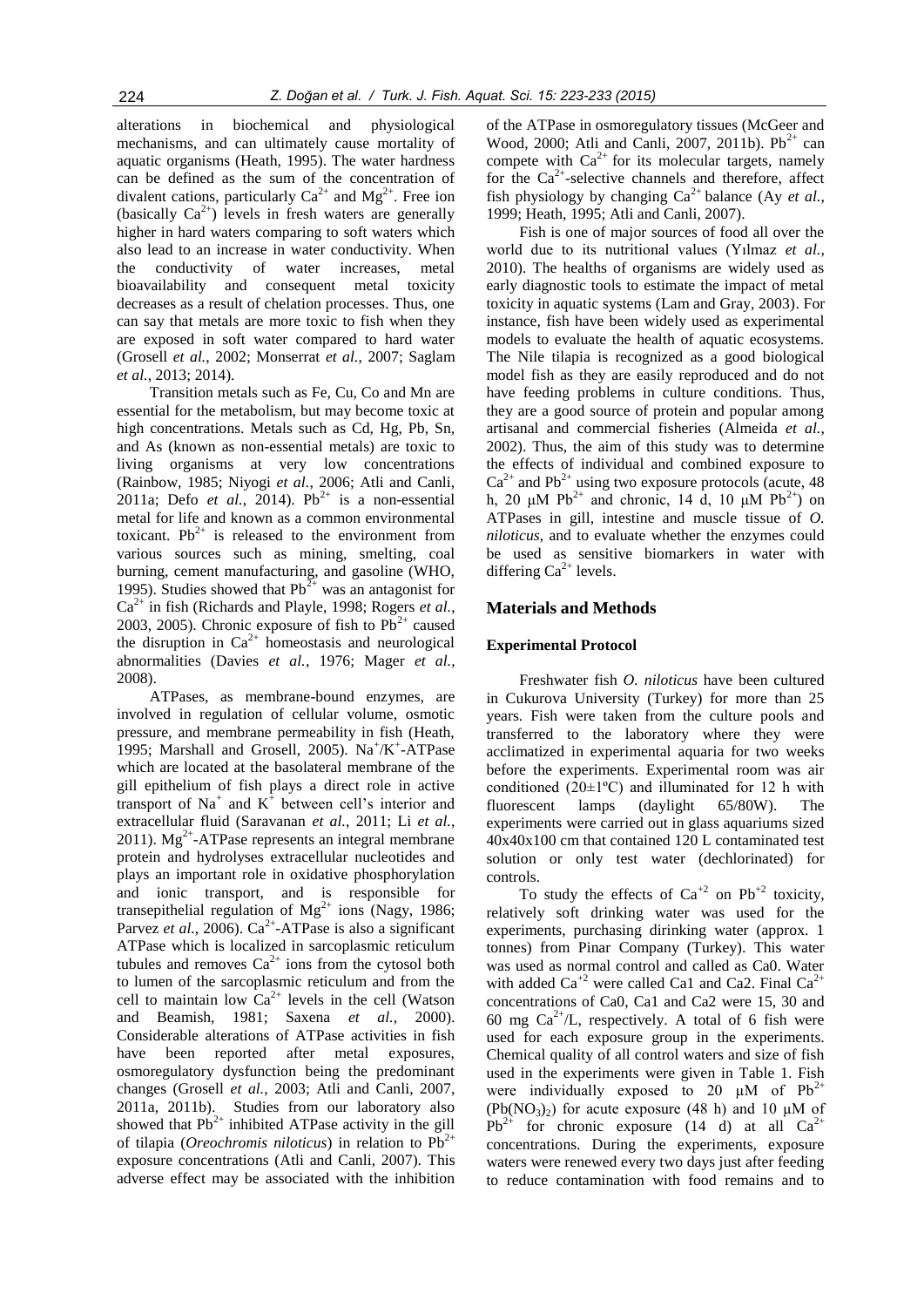minimize metal loss. At the end of each experimental period, fish were killed by transection of the spinal cord to the decision of Ethic Committee of Cukurova University, and gill, intestine and muscle tissues were dissected. Tissues were stored at -80°C (Revco Ultima II, Newsbreak, UK) until the analyses. Tissues were homogenizedin ice-cold buffer containing 20 mM Tris–HCl, 0.25 M sucrose, and 1 mM ethylene diamine tetraacetic acid (pH 7.7) with a ratio of 1:10 at 9.500 rpm for 2 to 3 min. Homogenates were centrifuged at 13.000x g (4ºC) for 20 min. The supernatants were collected for determination of total protein levels and ATPase activity.

#### **ATPase Activity Assay**

The final assay concentrations to measure tissue  $Na^+/K^+$ -ATPase and  $Mg^{2+}$ -ATPase activity were 40 mM Tris–HCl, 120 mM NaCl, 20 mM KCl, 3 mM MgCl2, 7.7 pH, and 1 mM ouabain. In addition, incubation media (pH 7.7) containing 40 mM Tris– HCl, 4 mM  $MgCl<sub>2</sub>$ , 1 mM  $CaCl<sub>2</sub>$  and 1 mM EGTA was used for  $Ca^{2+}$ -ATPase activity. For measuring ATPase activity, 50  $\mu$ l of enzyme suspension (~100) µg protein) was added to 850 µl of incubation media and preincubated for 5 min at 37°C. The reaction was started by the addition of 100  $\mu$ l Na<sub>2</sub>ATP (3 mM) and incubated for 30 min. The reaction was stopped by adding 500 µl of ice-cold distilled water. Inorganic phosphate was measured as described by Atkinson *et al.* (1973). Appropriate blanks were included with each assay to correct for non-enzymatic hydrolysis of ATP.  $KH_2PO_4$  (25–250 µM) was used as inorganic phosphate standard and spectrophotometric analysis was carried out at 390 nm using Schimadzu UV-1800 series spectrophotometer. Specific  $Na^+/K^+$ -ATPase activity was calculated from the inorganic phosphate liberated from ATP using the differences between the presence  $(Mg^{2+}-ATPase$  activity) and absence (Total-ATPase activity) of the ouabain.  $Ca^{2+}$ -ATPase activity was measured as the absorbance differences between the presence and absence of  $CaCl<sub>2</sub>$ . All assays were carried out in triplicate. Total protein levels were determined according to Lowry *et al.* (1951) and bovine serum albumin was used as a standard.

#### **Statistical Analysis**

Statistical analysis of data (mean  $\pm$  standard

error) was carried out using a statistical program (SPSS 15, IBM Corporation, USA). One-way ANOVA was used to do individual comparisons of variables among controls and treatments. Each parameter from each  $Pb^{2+}$  exposure was analyzed separately with its own control. All statistical analyses were done separately for acute and chronic exposures. Significant differences (P<0.05) were evaluated by Duncan's test to determine which individual groups were significantly different from appropriate control.

## **Results**

There was no fish mortality in any of the exposure condition during the experiments. Table 2 summarizes statistical results and fluctuations in enzyme activities in controls and  $Pb^{2+}$  exposed fish.

## **Effects of Ca2+ on the ATPase Activity**

In acute exposures, there were increases in ATPase activities of Ca1 and Ca2 compared to Ca0 (Figure 1-5), the highest increase (120 %) being in gill  $Na^+/K^+$ -ATPase activity of Ca1 (Figure 1). In chronic exposures, there were fluctuations in ATPase activity in Ca1 and Ca2 compared to Ca0 (Figure 6- 10). The lowest (37%) enzyme activity was measured in gill  $Na^{+}/K^{+}$ -ATPase in Ca2 (Figure 6), while the highest increase (345%) in enzyme activity was detected in muscle  $Ca^{2+}-ATP$ ase (Figure 10). Comparisons of acute and chronic controls also showed some significant differences in enzyme activities (Table 3). Generally, there were decreases in enzyme activities of Ca1 and Ca2 at chronic duration compared to acute duration, highest decrease (72%) being in the intestine  $Mg^{2+}$ -ATPase in Ca2 (Figure 7).

## **Effects of Pb<sup>2+</sup> <b>Exposures in Differing Ca**<sup>2+</sup> **Concentrations**

In acute exposures, there were alterations in ATPase activities depending on  $Pb^{2+}$  or  $Ca^{2+}$ concentrations of media and tissue types (Figure 1-5). The lowest value (52%) was detected in gill  $Na^{+}/K^{+}$ -ATPase activity of fish exposed to  $Pb^{2+}$  in Ca2 (Figure 1), while the highest increase (89%) was measured in the intestine  $Na^+/K^+$ -ATPase activity in fish exposed to  $Pb^{2+}$  in Ca0 (Figure 3). In chronic exposures,  $Pb^{2+}$  caused increases in Na<sup>+</sup>/K<sup>+</sup>-ATPase

**Table 1**. A summary of the conditions of different exposure media and fish used in the experiments

| Parameters                 | Ca0              | Ca1              | Ca2              | P value       |
|----------------------------|------------------|------------------|------------------|---------------|
| pH                         | $7.61 \pm 0.25$  | $7.46\pm0.23$    | $7.34 \pm 0.22$  | NS.           |
| Oxygen (mg $O_2$ /ml)      | $7.03 \pm 1.20$  | $7.01 \pm 0.76$  | $7.23 \pm 0.71$  | <b>NS</b>     |
| Conductivity $(\mu S/cm)$  | $161.0 \pm 10.7$ | $242.0 \pm 9.50$ | $395.2 \pm 40.2$ | ${}_{< 0.05}$ |
| Hardness (mg $CaCO3/L$ )   | $91.1 \pm 30.3$  | $105.5 \pm 12.3$ | $193.3 \pm 28.4$ | ${}_{< 0.05}$ |
| Alkalinity (mg $CaCO3/L$ ) | $95.5 \pm 14.0$  | $94.5 \pm 12.0$  | $98.0 \pm 8.90$  | <b>NS</b>     |
| Temperature $(^{\circ}C)$  | $17.6 \pm 1.43$  | $17.5 \pm 1.43$  | $17.6 \pm 1.40$  | <b>NS</b>     |
| Fish Length (cm)           | $10.3 \pm 1.30$  | $10.2 \pm 1.20$  | $10.6 \pm 1.10$  | <b>NS</b>     |

Statistical comparisons were also given in the table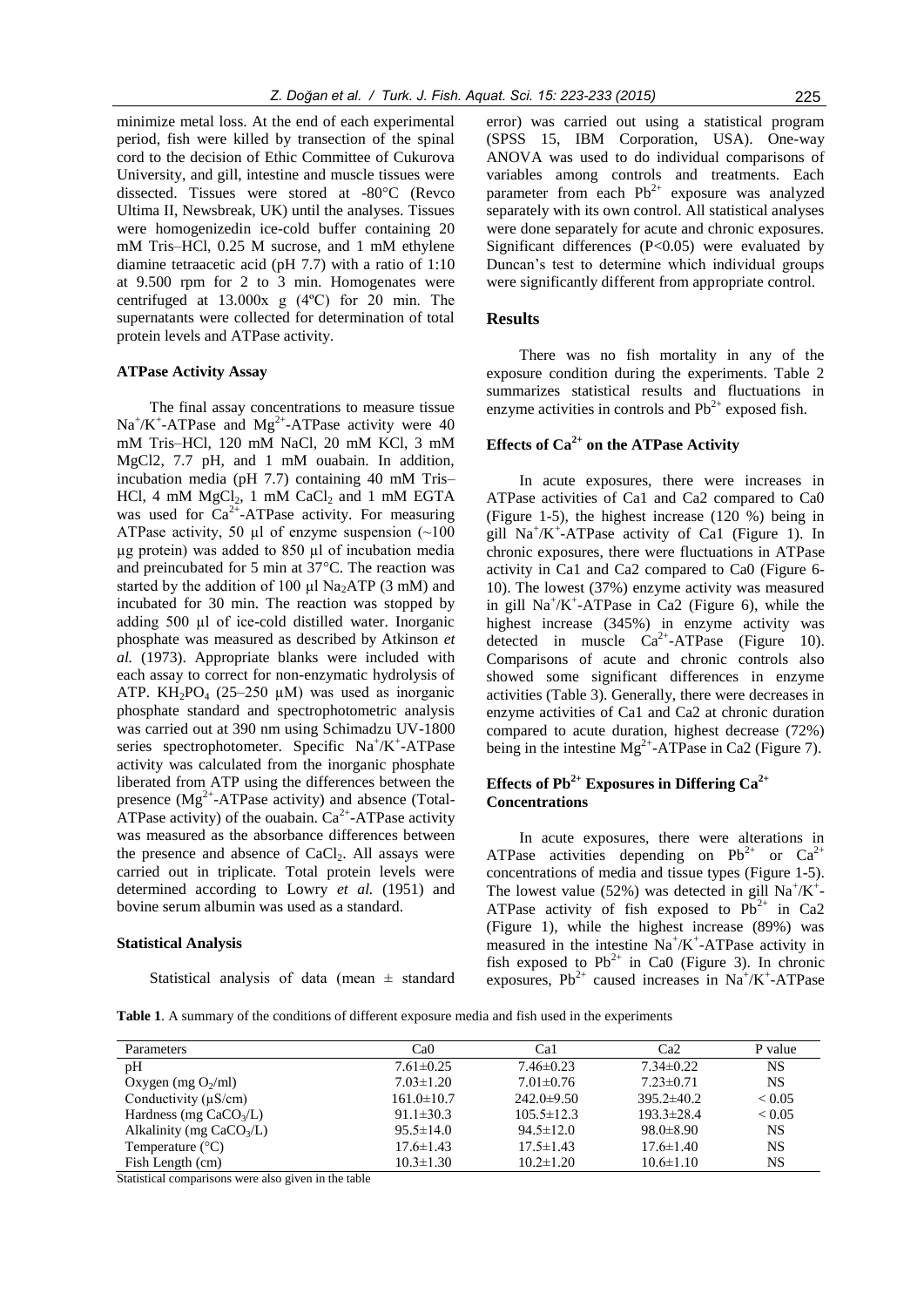| <b>Table 2.</b> A summary of statistical analyses on $Na^+/K^+$ -ATPase and $Mg^{2+}$ -ATPase activity in the gill and intestine and $Ca^{2+}$ - |
|--------------------------------------------------------------------------------------------------------------------------------------------------|
| ATPase activity in the muscle of <i>O. niloticus</i> exposed individually to different controls and controls+Pb combinations in                  |
| acute and chronic durations                                                                                                                      |

| <b>Exposure Conditions</b> |          | Gill                  |                | Intestine             |                          | Muscle          |
|----------------------------|----------|-----------------------|----------------|-----------------------|--------------------------|-----------------|
|                            |          | Na/K-ATPase Mg-ATPase |                | Na/K-ATPase Mg-ATPase |                          | Ca-ATPase       |
| Acute                      | CaO      |                       |                |                       |                          |                 |
|                            | Cal      | 个米                    |                | 个米                    | ↑*                       | 个米              |
|                            | Ca2      |                       |                | <b>个米</b>             | ↑*                       | 个米              |
|                            | $CaO+Pb$ |                       | ↑#             | ↑#                    | $\uparrow \#$            |                 |
|                            | $Ca1+Pb$ | $\downarrow \#$       | ↑#             | 1#                    |                          | $\downarrow \#$ |
|                            | $Ca2+Pb$ | Ţ#                    |                | $\downarrow \#$       | ļ#                       | T#              |
| Chronic                    | CaO      |                       |                |                       | $\overline{\phantom{0}}$ |                 |
|                            | Cal      | ∗                     |                |                       | 个米                       |                 |
|                            | Ca2      | ∗                     |                |                       |                          | 个米              |
|                            | $CaO+Pb$ | ↑#                    | $\uparrow\neq$ |                       |                          |                 |
|                            | $Ca1+Pb$ | $\uparrow \#$         |                | l#                    | $\downarrow \#$          |                 |
|                            | $Ca2+Pb$ | ↑#                    | $\uparrow \#$  | $\downarrow \#$       | Ļ#                       | $\downarrow \#$ |

 $\uparrow$  = increase;  $\downarrow$  = decrease; - = not significant

\* indicates significant (P<0.05) difference among controls (Ca0, +Ca1 and +Ca2), # indicates significant difference among individual control and its own  $Pb^{2+}$  exposure



**Figure 1.** Effects of acute Pb<sup>2+</sup> exposures on gill Na<sup>+</sup>/K<sup>+</sup>-ATPase activity of *O. niloticus* in differing calcium concentrations. "\*" indicates the significant (P<0.05) differences among different calcium controls (Ca0, Ca1 and Ca2 = 15, 30 and 60 mg  $Ca^{2+}/L$  respectively), "#" indicates the significant differences between individual Pb<sup>2+</sup> exposure and its own control.



**Figure 2.** Effects of acute Pb<sup>2+</sup> exposures on gill Mg<sup>2+</sup>-ATPase activity of *O. niloticus* in differing calcium concentrations. See details in Figure 1.

and  $Mg^{2+}$ -ATPase activities in relation to increases in  $Ca<sup>2+</sup>$  levels of exposure media. Oppositely, there were decreases in enzyme activities in the muscle and intestine (Table 2). The highest increase (349%) was

detected in gill  $Na^+/K^+$ -ATPase activity of fish exposed to  $Pb^{2+}$  in Ca0 (Figure 6), while the lowest (69%) enzyme activity was measured in muscle  $Ca^{2+}$ ATPase activity of fish exposed to  $Pb^{2+}$  in Ca2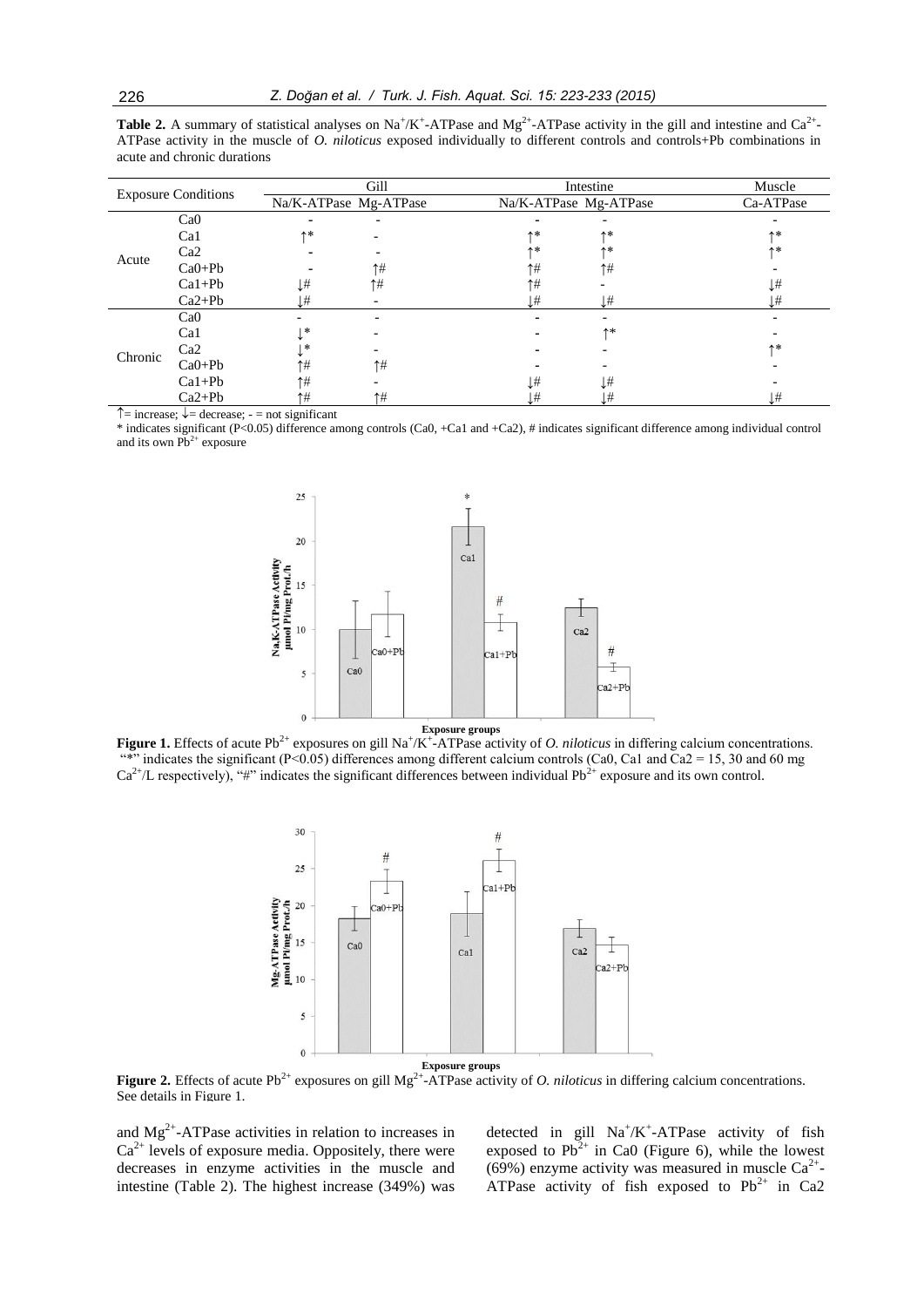

**Figure 3.** Effects of acute Pb<sup>2+</sup> exposures on intestine  $Na^+/K^+$ -ATPase activity of *O. niloticus* in differing calcium concentrations. See details in Figure 1.



**Figure 4.** Effects of acute Pb<sup>2+</sup> exposures on intestine Mg<sup>2+</sup>-ATPase activity of *O. niloticus* in differing calcium concentrations. See details in Figure 1.



**Figure 5.** Effects of acute Pb<sup>2+</sup> exposures on muscle Ca<sup>2+</sup>-ATPase activity of *O. niloticus* in differing calcium concentrations. See details in Figure 1.

(Figure 10).

### **Discussion**

There was no fish mortality in the present study at all exposure conditions, despite soft hardness value of experimental water. Literature data showed that metals can be more toxic to fish when administered in soft waters (Heath ,1995; Saglam *et al.*, 2013; Dogan *et al.*, 2014). The water hardness, altered largely by  $Ca^{+2}$  levels of water, can affect fish physiology, bioavailability, uptake and toxicity of metals in fish.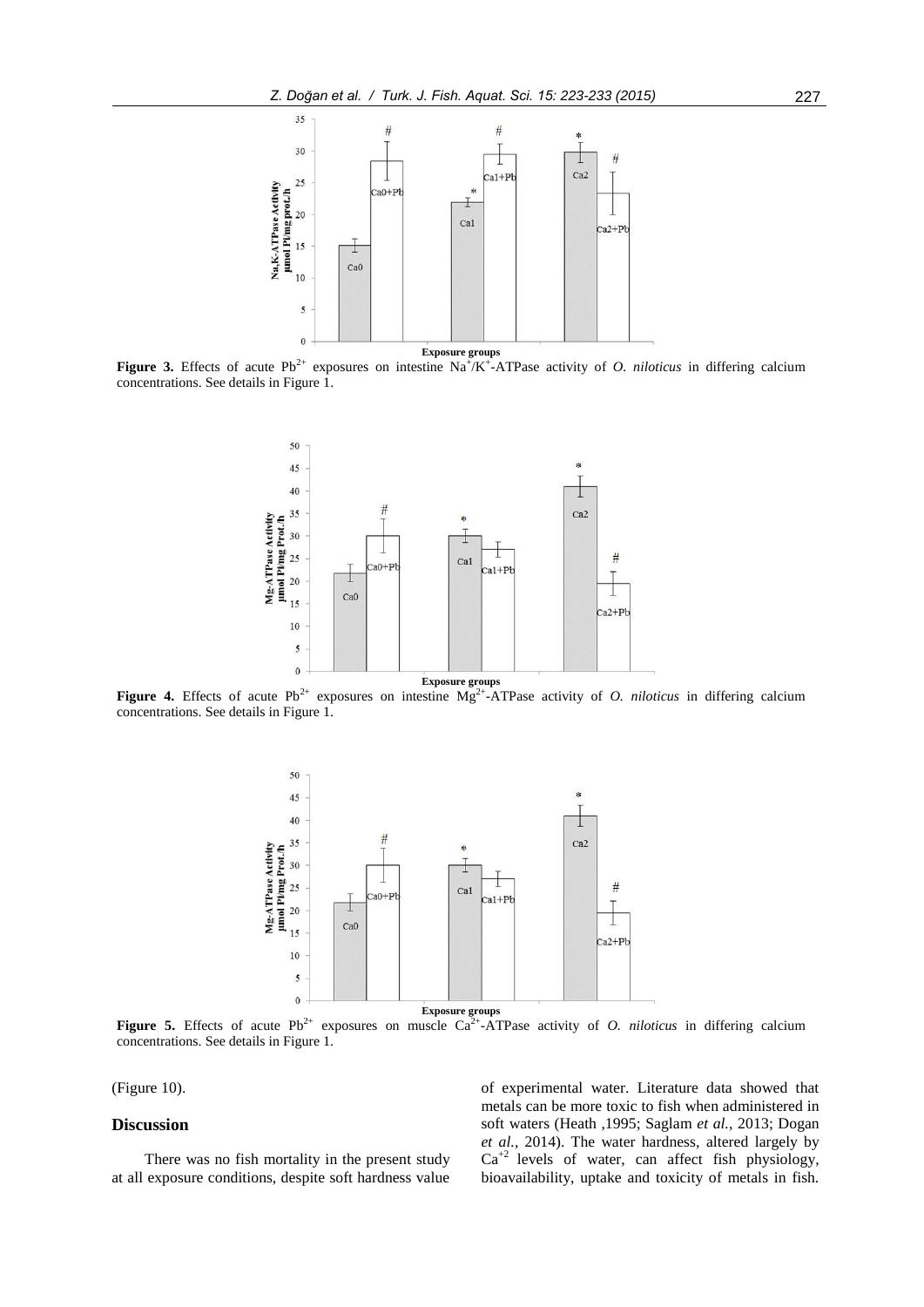

**Figure 6.** Effects of chronic  $Pb^{2+}$  exposures on gill  $Na^{+}/K^{+}$ -ATPase activity of *O. niloticus* in differing calcium concentrations. See details in Figure 1.



**Figure 7.** Effects of chronic  $Pb^{2+}$  exposures on gill  $Mg^{2+}$ -ATPase activity of *O. niloticus* in differing calcium concentrations. See details in Figure 1.



**Figure 8.** Effects of chronic  $Pb^{2+}$  exposures on intestine  $Na^+/K^+$ -ATPase activity of *O. niloticus* in differing calcium concentrations. See details in Figure 1.

Metal bioavailability generally decreases when the conductivity of water increases, indicating the negative relationship between metal toxicity and the conductivity (Verbost *et al.*, 1989; Hollis *et al.*, 2000; Ebrahimpour *et al.*, 2010; Dogan *et al.*, 2014). Thus, the present study was carried out to understand better the response of the osmoregulation system of *O.*  *niloticus* after  $Pb^{+2}$  exposure in increased  $Ca^{+2}$ concentrations.

The present data showed that significant alterations in ATPase activities occurred following exposure to  $Ca^{2+}$  and/or Pb<sup>2+</sup>, depending on tissue types and exposure protocols. In acute exposure,  $Ca^{2+}$ exposures alone (positive controls) caused significant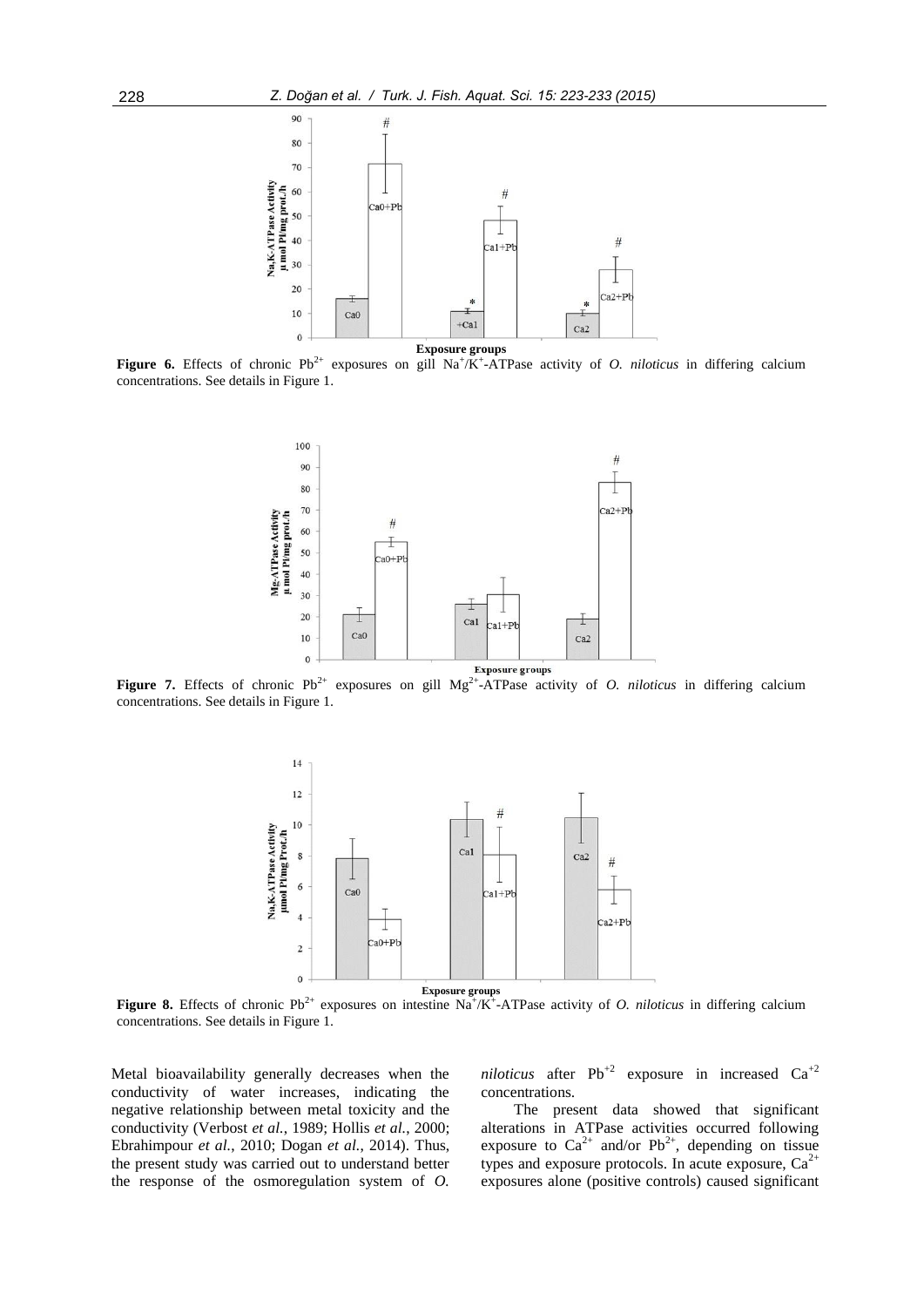

**Figure 9.** Effects of chronic  $Pb^{2+}$  exposures on intestine  $Mg^{2+}$ -ATPase activity of *O. niloticus* in differing calcium concentrations. See details in Figure 1.



**Figure 10**. Effects of chronic Pb<sup>2+</sup> exposures on muscle  $\text{Ca}^{2+}$ -ATPase activity of *O. niloticus* in differing calcium concentrations. See details in Figure 1.

increases in ATPase activities. Similarly,  $Ca^{2+}$  and  $Pb^{2+}$  combined exposures caused significant increases in ATPase activities at the lowest  $Ca^{2+}$  concentration, though ATPase activities decreased at the highest  $Ca^{2+}$  concentration. In chronic exposures,  $Ca^{2+}$ exposures alone caused fewer alterations in ATPase activities compared to the acute exposures, clear trend being a decrease in  $Na^+/K^+$ -ATPase activity.  $Ca^{2+}$  and  $Pb^{2+}$  combination exposures caused only significant increases in ATPase activities at the lowest  $Ca^{2+}$ concentration. Oppositely, there were decreasing trend in ATPase activities at higher  $Ca<sup>2</sup>$ concentrations. Comparing the tissues, the intestine showed most significant alterations, followed by the gill and muscle. Data also indicated that the gill  $Na^+/K^+$ -ATPase activity was most sensitive enzyme compared to the other ATPases. The present data agreed with previous studies on the effects of  $Pb2^+$ (Jain *et al.*, 1997; Ay *et al.*, 1999; Shrivastava *et al.*, 2001; Grosell *et al.*, 2003; Atli and Canli, 2007). A decrease in enzyme activity could be related to high affinity of metals to –SH groups on the enzyme molecule, membrane rupture, osmoregulation dysfunctions, compete with the single or divalent metal ions or disturbance of the ion homeostasis.

Increases in enzyme activity might be explained by possible compensation and repair mechanisms. Although it seems that metals inhibit  $Na^+/K^+$ -ATPase *in vitro*, inhibition of this enzyme by metals *in vivo*  can be compensated by homeostatic regulation and its activity may return to normal. This recovery may possibly occur by increasing the number of enzyme molecule and/or increasing the turnover rates of enzymes present in order to compensate the activity of lost enzymes (Atli and Canli, 2007, 2011a, 2013).

 $Na^{+}/K^{+}$ -ATPase is a membrane bound enzyme located mostly in osmoregulatory tissues such as gill and intestine where it maintains ionic and electrical gradients necessary for transepithelial salt movements (Lionetto *et al.*, 2000; Grosell *et al.*, 2003; Monserrat *et al.*, 2007). The movement of  $Mg^{2+}$  over the apical membrane is passive, down an electrochemical gradient. The cytosolic  $Mg^{2+}$  concentration is kept well below its equilibrium concentration. The extrusion over the basolateral plasma membrane is mediated by an ATP-consuming enzyme (Flik *et al.*, 1993). Ca<sup>2+</sup>-ATPase localised in sarcoplasmic reticulum tubules serves on the transport of  $Ca^{2+}$  from the cytoplasm to maintain low calcium concentrations in cells (Watson and Beamish, 1981; Saxena *et al.*,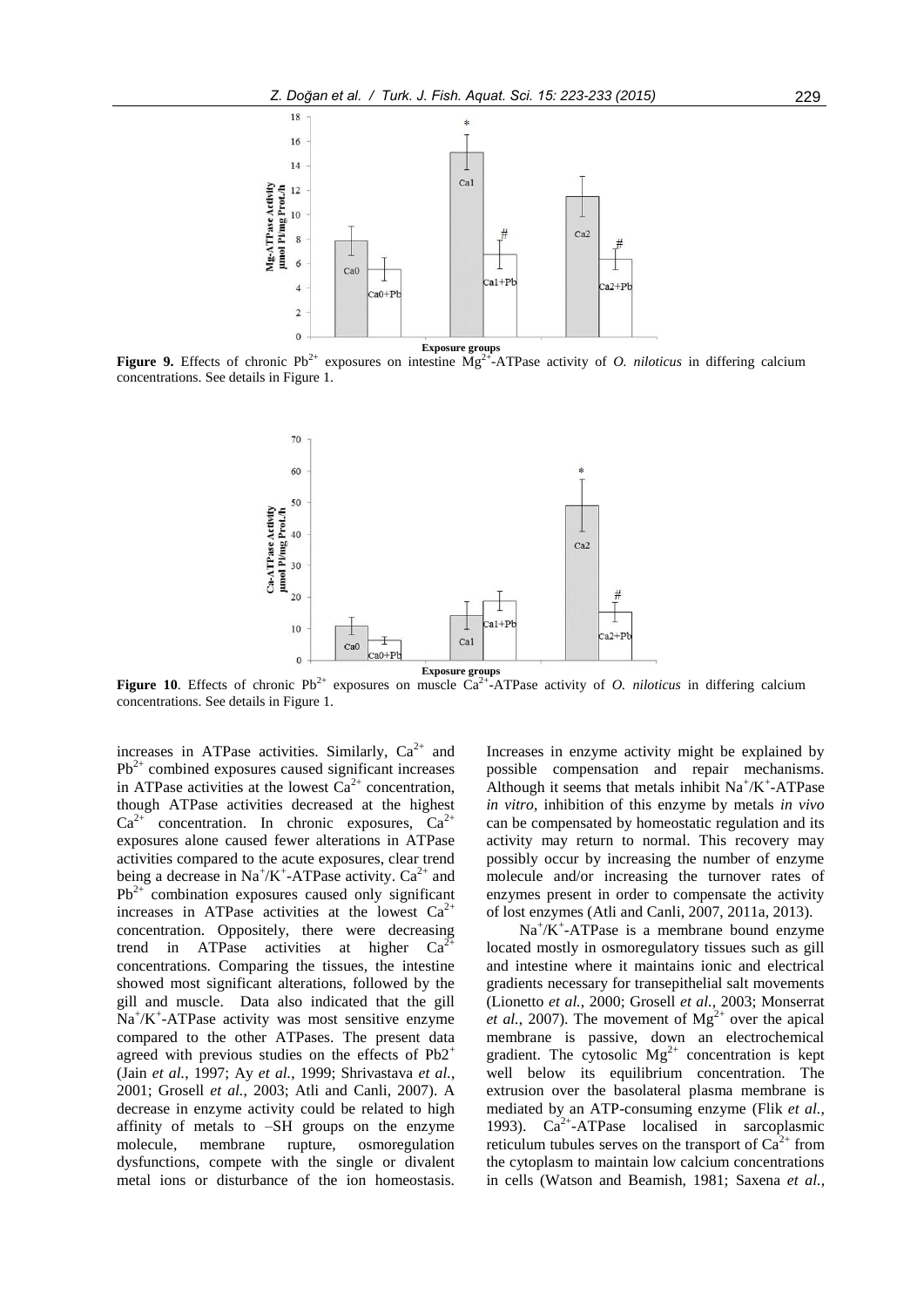2000). Studies showed that metals inhibit ATPase activity in tissues of aquatic animals, affecting some vital metabolisms. For example, mitochondrial  $Mg^{2+}$ -ATPase is the most important associated with energy metabolism and inhibition of  $Mg^{2+}$ -ATPase distrupts oxidative phosphorylation. However, it has lower sensitivity to metals compared to other ATPases (Lemaire-Gony and Mayer-Gostan, 1994; Lionetto *et*  al., 2000; Atli and Canli, 2013). Pb<sup>2+</sup> inhibited  $Ca^{2+}$ -ATPase in fish muscle and as a result, changes in calcium levels were observed (Rogers *et al.*, 2003). Studies also showed that  $Ca^{2+}-ATP$ ase activity decreased in several tissues of fish after metal exposures, possibly inhibiting  $Ca^{2+}$  transport (Wong and Wong, 2000; Rogers and Wood, 2004; Atli and Canli, 2011a).  $Na^{+}/K^{+}$ -ATPase is the most important ATPase in osmoregulation of fish, yet it is the most sensitive one to metal exposures. Metal exposures, in general, can change ATPase activity either by binding to their functional groups or by displacing the metal associated with the enzyme (Viarengo, 1985; Heath, 1995; Atli and Canli, 2011a, 2013).

Lead is a non-essential trace metal with no biological function and can be toxic to aquatic animals when given in access amounts. Previous studies have shown that  $Pb^{2+}$  causes disruption of  $Na<sup>+</sup>$ , Cl and  $Ca<sup>2+</sup>$  regulation and disruption in hemoglobin synthesis (Hodson *et al.*, 1978; Rogers *et al.*, 2003, 2005; Rogers and Wood, 2004).  $Pb^{2+}$ interacts with other elements synergistically or antagonistically. There are evidences on the antagonism between  $Pb^{2+}$  and  $Ca^{2+}$ , by which this metal directly competes with  $Ca^{2+}$  for uptake at calcium binding sites and can enter the cells through similar transport pathways (Verbost *et al.*, 1987, 1989; Spry and Wood, 1985; Rainbow and Blackmore, 2001). Similarly, waterborne  $Ca^{2+}$  has a marked protective effect against waterborne  $Cd^{2+}$ toxicity to brook trout (Carrol *et al.*, 1979), tilapia (Pratap *et al.*, 1989; Pratap and Wendelaar Bonga, 1993) and rainbow trout (Hollis *et al.*, 2000; Hansen *et al.*, 2002; Baldisserotto *et al.*, 2005). Our previous study showed that there were exposure dependent decreases in the branchial  $Na^+/K^+$ -ATPase activity in the tissues of *Tilapia zillii* exposed to  $Cu^{2+}$  and  $Pb^{2+}$ (Ay *et al.*, 1999). Similarly, MacDonald *et al.* (2002) showed that effect of  $Pb^{2+}$  with competitive inhibition of apical  $Ca^{2+}$  channel in fish gills disrupt  $Ca^{2+}$ homeostasis. In another study, we also demonstrated that activities of ATPases in tissues of *O. niloticus* altered significantly after exposure to metals  $(Cd^{2+})$ ,  $Cu^{2+}$ ,  $Zn^{2+}$  and Pb<sup>2+</sup>) for 14 days with an inhibition trend of  $\text{Na}^{\text{+}}/\text{K}^{\text{+}}$ -ATPase activity in the gill and  $\text{Ca}^{\text{2+}}$ -ATPase activity in the muscle (Atli and Canli, 2007). ATPase activities in the gill, kidney and muscle of *O. niloticus* exposed to  $Cd^{2+}$ ,  $Cr^{6+}$  and Ag<sup>+</sup> for 96 h decreased, in general (Atli and Canli, 2013). They concluded that decreased ATPase activities were due to the direct effects of metals, and fluctuations in  $Mg^{2+}$ -ATPase activity could be associated to its location in the cell.

The present study demonstrated that  $Ca^{2+}$ exposure alone altered ATPase activity especially in acute period, though alterations were leveled by fish metabolism at the chronic period. Craig *et al.* (2007) also recorded that gill  $Na^+/K^+$ -ATPase activity in zebra fish *Danio rerio* significantly increased up to the third day, but by the seventh day it was approached to the level following adaptation to soft water for 7 days. Schoenmakers (1992) indicated that intestinal  $Ca^{2+}$  absorption played a significant role in<br>the overall  $Ca^{2+}$  status in freshwater fish. the overall  $Ca^{2+}$  status in freshwater fish. Mozambique tilapia (*O. mosembicus*) has been shown to become hypocalcemic when fed cadmiumcontaining food and could not compensate the decraese of intestinal  $Ca^{2+}$  uptake (Pratap *et al.*, 1989). This may be the result of dietary  $Cd^{2+}$  entering the blood and inhibiting branchial  $Ca^{2+}$  uptake, as was shown by Baldisserotto *et al.* (2005) in rainbow trout (*Oncorhynchus mykiss*). Oppositely, the authors also showed that an increase in  $Ca^{2+}$  levels reduced both intestinal and branchial  $Cd^{2+}$  uptake. Similar results were also observed by Franklin *et al.* (2005), as high dietary  $Ca^{2+}$  reduced the toxic effect of waterborne  $Cd^{2+}$  exposure in rainbow trout. Alves and Wood (2006) also showed that elevated dietary  $Ca^{2+}$  reduced  $Pb^{2+}$  uptake at the intestine, indicating protective role of  $Ca^{2+}$  against bioaccumulation of Pb<sup>2+</sup>. They indicated that this protective effect might result from direct  $Ca^{2+}$  versus Pb<sup>2+</sup> competition for uptake mechanisms at the gastrointestinal system. The protective effects of elevated  $Ca^{2+}$  may become important in new environmental regulations and approaches to  $Pb^{2+}$  toxicity (Paquin *et al.*, 2002; Alves and Wood, 2006). Nevertheless, it should be noticed that the different responses could be attributed to the different routes of the metal uptake after water borne or dietary exposure to metals (Baldisserotto *et al.*, 2005; Alves and Wood, 2006).

The present results showed that both  $Ca^{2+}$  and  $Pb^{2+}$  alone and in combination were able to alter ATPase activities in tissues of *O. niloticus*, as supported by previous studies (Ay *et al.*, 1999; Morgan *et al.*, 2004; Silvestre *et al.*, 2005; Atli and Canli, 2007, 2011b; Baysoy *et al.*, 2013; Saglam *et al.*, 2013). Rogers *et al.* (2003) indicated that inhibitory effects of  $Pb^{2+}$  on gill  $Na^{+}/K^{+}$ -ATPase might be connected with the disturbance of the ion homeostasis rather than membrane rupture, respiratory failure or acid-base disturbance. On the other hand, increases in ATPase activities could be related to developing resistance against to  $Pb^{2+}$ , changes in water ion levels or compensation mechanisms (Flik *et al.*, 1993). Following  $Pb^{2+}$ exposures,  $Mg^{2+}$ -ATPase and  $Na^{+}/K^{+}$ -ATPase activities in the intestine mostly decreased in relation to increased  $Ca^{2+}$  concentrations in the present study. This could be related to  $Pb^{2+}$  toxicity or compensation with divalent ion  $Mg^{2+}$  (Monserrat *et al.*, 2007). Inhibition of muscle  $Ca^{2+}$ -ATPase could be related to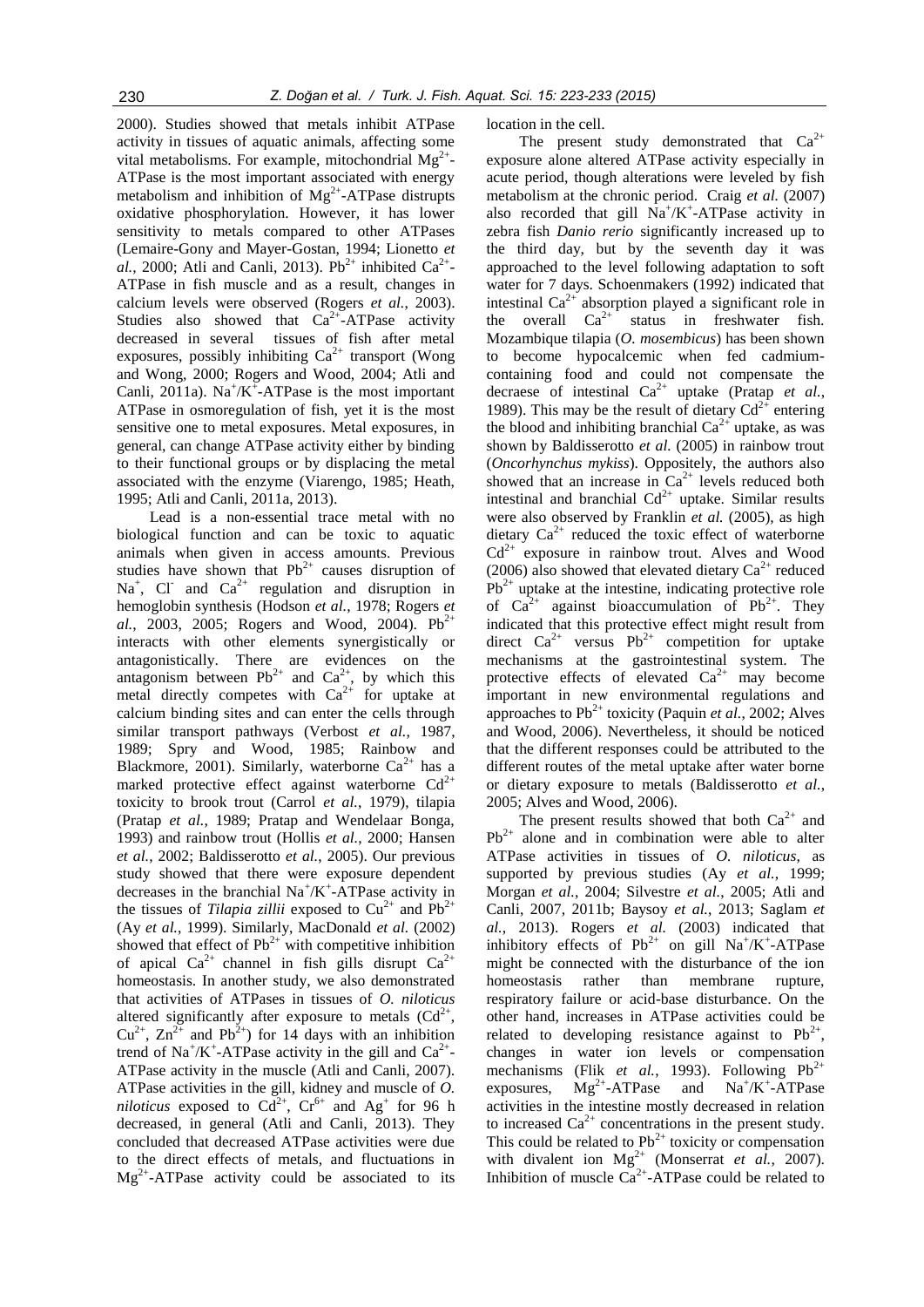distruption of  $Ca^{2+}$  homeostasis, because Pb<sup>2+</sup> is known to show high sensitivity to  $Ca^{2+}$  channels. Alves and Wood (2006) indicated that waterborne  $Pb^{2+}$  caused the disruption of Na<sup>+</sup>, Cl<sup>-</sup> and Ca<sup>2+</sup> regulation, because divalent metals such as  $Pb^{2+}$  are known as a  $Ca^{2+}$  antagonist, directly competing with  $Ca^{2+}$  for uptake at  $Ca^{2+}$  binding sites. Another interesting finding of the present study was high resistance of tilapia to  $Pb^{2+}$  exposures even at low  $Ca^{2+}$  levels in both acute and chronic durations when compared to other fresh water fish species such as rainbow trout (Roger *et al.* 2003).

In conclusion, the present study demonstrated that individual and combined exposure to  $Ca^{2+}$  and  $Pb^{2+}$  altered the ATPase activities in tissues of *O*. *niloticus*. Exposure of fish to  $Ca^{2+}$  alone increased ATPase activity in acute period, though ATPase activities leveled at chronic exposure.  $Pb^{2+}$  exposures of fish mostly decreased the ATPase activities, especially in the intestine, indicating the ineffective protection of  $Ca^{2+}$  presence in the medium. Data from the present study indicated that physicochemical characteristics of water and the metabolic activity of a specific organism are very important factor to measure the effects of metals in water, especially on ATPases and emphasized water ion levels should be measured in the evaluation data from the field.

## **Acknowledgements**

This study was supported by a grant (FEF2012YL1) from University of Çukurova (Turkey).

#### **References**

- Almeida, J.A., Diniz, Y.S., Marques, S.F.G., Faine, L.A., Ribas, B.O., Burneiko, R.C. and Novelli, E.L.B. 2002. The use of the oxidative stress responses as biomarkers in Nile Tilapia (*Oreochromis niloticus*) exposed to in vivo cadmium contamination. Contam Environ. Int., 27: 673-679. [doi:10.1016/S0160-4120](http://dx.doi.org/10.1016/S0160-4120(01)00127-1) [\(01\)00127-1](http://dx.doi.org/10.1016/S0160-4120(01)00127-1)
- Alves, L.C. and Wood, C.M. 2006. The Chronic Effects of Dietary Lead in Freshwater Juvenile Rainbow Trout (*Onchorhynchus mykiss*) Fed Elevated Calcium Diets. Aquat. Toxicol., 78: 217-232. [doi:10.1016/j.aquatox.](http://dx.doi.org/10.1016/j.aquatox.2006.03.005) [2006.03.005](http://dx.doi.org/10.1016/j.aquatox.2006.03.005)
- Atkinson, A., Gatemby, A.O., Lowe, A.G., 1973. The Determination of Inorganic Ortophosphate in Biological Systems. Biochimica. Et Biophysica. Acta. 320: 195–204.
- Atli, G. and Canli, M. 2007. Enzymatic responses to metal exposures in a freshwater fish *Oreochromis niloticus*. Comp. Biochem. Physiol., 145C: 282–287. [doi:10.1016/j.cbpc.2006.12.012](http://dx.doi.org/10.1016/j.cbpc.2006.12.012)
- Atli, G. and Canli, M. 2011a. Alterations in ion levels of freshwater fish *Oreochromis niloticus* following acute and chronic exposures to five heavy metals. Turk. J. Zool., 35(5): 725–736. doi:10.3906/zoo-1001-31
- Atli, G. and Canli, M. 2011b. Essential metal (Cu, Zn) exposures alter the activity of ATPases in gill, kidney and muscle of tilapia *Oreochromis niloticus*.

Ecotoxicol., 20: 1861–1869. DOI 10.1007/s10646- 011-0724-z

- Atli, G. and Canli, M. 2013. Metals  $(Ag^+, Cd^{2+}, Cr^{6+})$  Affect ATPase activity in the gill, kidney and muscle of freshwater fish *Oreochromis niloticus* following acute and chronic exposures. Environ. Toxicol., 28(12):707- 717. doi: 10.1002/tox.20766.
- Ay, Ö., Kalay, M., Tamer, L. and Canli, M. 1999. Copper and lead accumulation in tissues of a freshwater fish *Tilapia zillii* and its effects on the branchial Na,K-ATPase activity. Bull. Environ. Contam. Toxicol., 62: 160-168.
- Baldisserotto, B., Chowdhury, M.J., Wood, C.M. 2005. Effects of dietary calcium and cadmium on cadmium accumulation, calcium and cadmium uptake from the water, and their interactions in juvenile rainbow trout. Aquat. Toxicol., 72: 99-117. [doi:10.1016/j.aquatox.](http://dx.doi.org/10.1016/j.aquatox.2004.11.019) [2004.11.019](http://dx.doi.org/10.1016/j.aquatox.2004.11.019)
- Baysoy, E., Atli, G., Canli, M. 2013. The effects of salinity and salinity+ metal (Chromium and Lead) exposure on ATPase activity in the gill and intestine of Tilapia. Arch. Environ. Contam. Toxicol., 64: 291-300. DOI 10.1007/s00244-012-9825-9
- Carroll, J.J., Ellis, S.J. and Oliver, W.S. 1979. Influence of hardness constituents on the acute toxicity of cadmium to brook trout (*Salvelinus fontinalis*). Bull. Environ. Contam. Toxicol., 22: 575–581.
- Craig, P.M., Wood, C.M. and McClelland, G.B. 2007. Gill membrane remodeling with soft-water acclimation in zebrafish (*Danio rerio*). Physiol. Genomics, 30: 53- 60. DOI: 10.1152/physiolgenomics.00195.2006
- Davies, P.H., Goettl, J.R., J.P., Sınley, R. and Smıth, N.F. 1976. Acute and chronic toxicity of lead to rainbow trout *Salmo gairdneri* in hard and soft water. Water Res, 10: 199-206.
- Defo, M.A., Spear, P.A. and Couture, P. 2014. Consequences of metal exposure on retinoid metabolism in vertebrates: A Rev. [Toxicol.](http://www.sciencedirect.com/science/journal/03784274) Letters, [225:](http://www.sciencedirect.com/science/journal/03784274/225/1) 1–11. [doi:10.1016/j.toxlet.2013.11.024](http://dx.doi.org/10.1016/j.toxlet.2013.11.024)
- Dogan, Z., Eroglu, A., Kanak, E.G., Atli, G. and Canli, M. 2014. Response of antioxidant system of freshwater fish (*Oreochromis niloticus*) following exposure to chromium and copper in differing hardness. Bull<br>Environ. Contam. Toxicol., 92: 680-686 Environ. Contam. Toxicol., 92: 680-686 doi:10.1007/s00128-014-1245-2.
- Ebrahimpour, M., Alipour, H. and Rakhshah, S. 2010. Influence of water hardness on acute toxicity of copper and zinc on fish. Toxicol. Ind. Health, 26: 361–365. DOI: 10.1177/0748233710369123
- Flik, G., Van der velden, J.A., Decherıng, K.J., Verbost, P.M., Schoenmakers, T.J.M., Klar, Z.I. and Wendelaar bonga, S.E. 1993.  $Ca^{2+}$  and  $Mg^{2+}$ Transport in Gills and Gut of Tilapia; *Oreochromis mossambicus*: A Rev. Journal of Exp. Zoology, 265: 356-365. DOI: 10.1002/jez.1402650404
- Franklin, N.M., Glover, C.N., Nicol, J.A. and Wood, C.M. 2005. Calcium/cadmium interactions at uptake surfaces in rainbow trout: waterborne vs dietary routs of exposure. Environ. Toxicol. and Chem., 24: 2954- 2964. DOI: 10.1897/05-007R.1
- Grosell, M., Nielsen, C. and Bianchini, A. 2002. Sodium turnover rate determines sensitivity to acute copper and silver exposure in freshwater animals. Comp Biochem. Physiol., 133C: 287–303. [doi:10.1016/](http://dx.doi.org/10.1016/S1532-0456(02)00085-6) [S1532-0456\(02\)00085-6](http://dx.doi.org/10.1016/S1532-0456(02)00085-6)
- Grosell, M., Wood, C.M. and Walsh, P.J. 2003. Copper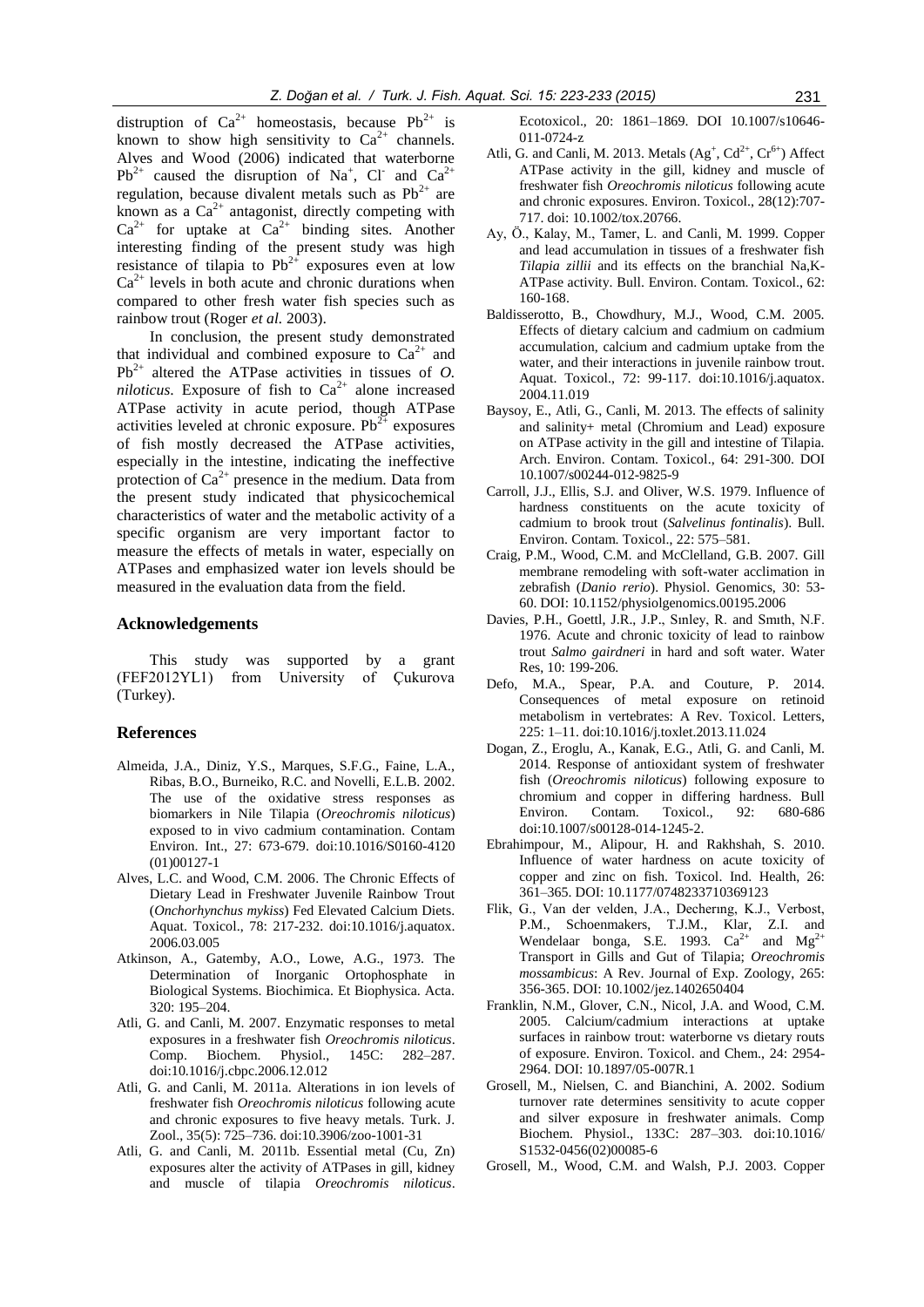homeostasis and toxicity in the elasmobranch *Raja erinacea* and the teleost *Myoxocephalus octodecemspinosus* during exposure to elevated waterborne copper. Comp. Biochem. Physiol., 135: 179– 190[. doi:10.1016/S1532-0456\(03\)00089-9](http://dx.doi.org/10.1016/S1532-0456(03)00089-9)

- Hansen, M., Kurinczuk, J.J., Bower, C., Webb, S. 2002. The risk of major birth defects after intracytoplasmic sperm injection and in vitro fertilization. N. Engl. J. Med., 346: 725–730. DOI: 10.1056/NEJMoa010035
- Heath, A.G. 1995. Water Pollution and Fish Physiology, 2nd Edn., CRC Press, New York, 359 pp.
- Hodson, P.V., Blunt, B.R. and Spry, D.J. 1978. Chronic toxicity of water-borne and dietary lead to rainbow trout (*Salmo gairdneri*) in Lake Ontario water. Water Res, 12: 869-878.
- Hollis, L., McGeer, J.C., McDonald, D.G. and Wood, C.M. 2000. Effects of long term sublethal Cd exposure in rainbow trout during soft water exposure: Implications for biotic ligand modelling. Aquat. Toxicol., 51: 93–105. [doi:10.1016/S0166-445X\(00\)](http://dx.doi.org/10.1016/S0166-445X(00)00099-0) [00099-0](http://dx.doi.org/10.1016/S0166-445X(00)00099-0)
- Jain, C.K., Bhatia, K.K.S. and Seth, S.M. 1997. Characterization of waste disposals and their impact on water quality of river Kali, Uttar Pradesh, Indian J. Environ. Prot., 17: 287–295.
- Lam, P.K.S. and Gray, J.S. 2003. The use of biomarkers in environmental monitoring programmes. Mar. Poll. Bull., 46: 182–186. [doi:10.1016/S0025-326X\(02\)004](http://dx.doi.org/10.1016/S0025-326X(02)00449-6) [49-6.](http://dx.doi.org/10.1016/S0025-326X(02)00449-6)
- Li, Z.H., Li, P. and Randak, T. 2011. Evaluating the toxicity of environmental concentrations of waterborne chromium (VI) to a model teleost, *Oncorhynchus mykiss*: a comparative study of *in vivo* and *in vitro*. Comp. Biochem. Physiol., 153: 402–407. [doi:10.1016/j.cbpc.2011.01.005.](http://dx.doi.org/10.1016/j.cbpc.2011.01.005)
- [Lemaire-Gony,](http://www.sciencedirect.com/science?_ob=ArticleURL&_udi=B6T4G-405KCVB-F&_user=613195&_coverDate=04%2F30%2F2000&_rdoc=1&_fmt=high&_orig=search&_origin=search&_sort=d&_docanchor=&view=c&_searchStrId=1570152962&_rerunOrigin=google&_acct=C000031979&_version=1&_urlVersion=0&_userid=613195&md5=1960ef63c653cada46a5f74db8ff5031&searchtype=a#bbib24#bbib24) S. and Mayer-Gostan, N. 1994. In vitro dose–response study of the effect of cadmium on eel  $(Anguilla \quad angular \quad$  gill  $Na^+ - K^+ - ATP$ ase activities. Ecotoxicol. Environ. Saf., 28: 43–52.
- Lionetto, M.G., Giordano, M.E., Vilella, S., Schettino, T. 2000. Inhibition of eel enzymatic activities by cadmium. Aquat. Toxicol., 48: 561–571. [doi:10.1016/S0166-445X\(99\)00056-9.](http://dx.doi.org/10.1016/S0166-445X(99)00056-9)
- Lowry, O.H., Rosebrough, N.J., Farra, N.J., Randall, R.J., 1951. Protein measurements with the folin phenol reagent. J. Biol. Chem. 193: 265-275.
- Macdonald, A., Silk, L., Schwartz, M. and Playle, R.C. 2002. A lead-gill binding model to predict acute lead toxicity to rainbow trout (*Oncorhynchus mykiss*). Comparative Biochemistry and Physiology, Toxicol. Pharmacol., 13: 227-242. [doi:10.1016/S1532-0456](http://dx.doi.org/10.1016/S1532-0456(02)00107-2) [\(02\)00107-2](http://dx.doi.org/10.1016/S1532-0456(02)00107-2)
- Mager, V., Madore, B.F. and Freedman, W.L. 2008. Metallicity-corrected Tip of the Red Giant Branch Distance to NGC 4258 The American Astronomical Society, 689: 721. [doi:10.1086/592563](http://dx.doi.org/10.1086/592563)
- Marshall, W.S., Grosell, M. 2005. Ion Transport, Osmoregulation and Acid-Base Balance. The Physiol of Fishes 2022\_C006.fm pp. 177-230.
- McGeer, J.C., Szebedinszky, C., McDonald, D.G. and Wood, C.M. 2000. Effects of chronic sublethal exposure to waterborne Cu, Cd or Zn in rainbow trout. 1. Iono-regulatory disturbance and metabolic costs. Aquat. Toxicol., 50: 231-243. [doi:10.1016/S0166-](http://dx.doi.org/10.1016/S0166-445X(99)00105-8) [445X\(99\)00105-8](http://dx.doi.org/10.1016/S0166-445X(99)00105-8)
- Monserrat, J.M., Martinez, P.E., Geracitano, L.A., Amado, L.L., Martins, C.M.G. and Pinho, G.L.L. 2007.

Pollution biomarkers in estuarine animals; critical review and new perspectives. Comp. Biochem. Physiol. C. Toxicol. Pharmacol., 146: 221-234. [doi:10.1016/j.cbpc.2006.08.012](http://dx.doi.org/10.1016/j.cbpc.2006.08.012)

- Morgan, T.M., Grosell, M., Playle, R.C. and Wood, C.M. 2004. The Time Course of Silver Accumulation in Rainbow Trout during Static Exposure to Silver Nitrate: Physiological Regulation or an Artifact of the Exposure Conditions? Aquat. Toxicol., 66: 55–72. [doi:10.1016/j.aquatox.2003.07.003](http://dx.doi.org/10.1016/j.aquatox.2003.07.003)
- Nagy, K.A. 1986. Field metabolic rate and food requırement scaling in mammals and birds. Ecological Monographs, 57(2): 111-128.
- Niyogi, S., Wood, C.M. 2006. Interaction between dietary calcium supplementation and chronic waterborne zinc exposure in juvenile rainbow trout (*Oncorhynchus mykiss*). Comp. Biochem. Physiol., 143: 93–102. [doi:10.1016/j.cbpc.2005.12.007](http://dx.doi.org/10.1016/j.cbpc.2005.12.007)
- Paquin, P.R., Gorsuch, J.W., Apte, S., Batley, G.E., Bowles, K.C., Campbell, P.G.C., Delos, C.G., Di Toro, D.M., Dwyer, R.L. and Galvez, F. 2002. The biotic ligand model: a historical overview. Comp. Biochem. Physiol., 133: 3-35. [doi:10.1016/S1532-0456\(02\)](http://dx.doi.org/10.1016/S1532-0456(02)00112-6) [00112-6](http://dx.doi.org/10.1016/S1532-0456(02)00112-6)
- Parvez, S., Sayeed, I. and Raisuddin, S. 2006. Decreased gill ATPase activities in the freshwater fish *Channa punctata* (Bloch) exposed to a diluted paper mill effluent. Ecotoxicol. Environ. Saf., 65: 62–66. [doi:10.1016/j.ecoenv.2005.07.010](http://dx.doi.org/10.1016/j.ecoenv.2005.07.010)
- Pratap, H.B., Fu, H., Lock, R.A.C. and Wendelaar Bonga, S.E. 1989. Effect of waterborne and dietary cadmium on plasma ions of the teleost Oreochromis mossambicu s in relation to water calcium levels. Arch. Environ. Contam. Toxicol., 18: 568-575.
- Pratap, H.B., Wendelaar bonga, S.E. 1993. Effect of ambient and dietary cadmium on pavement cells, chloride cells, and Na+/K+-ATPase activity in the gills of the freshwater telesot *Oreochromis mossambicus* at normal and high calcium levels in the ambient water. Aquat. Toxicol., 26: 133-150.
- Rainbow, P.S. 1985. The Biology of Heavy Metals in the Sea. Int Journal of Environ. Studies, 25: 195-211. DOI:10.1080/00207238508710225
- Rainbow, P.S. and Blackmore, G. 2001 Barnacles as biomonitors of trace metal availabilities in Hong Kong coastal waters; changes in space and time. Mar. Environ. Res., 51: 441-463. doi:10.1016/S0141- 1136(00)00254-3
- [Richards,](http://www.sciencedirect.com/science/article/pii/S0166445X04000475#BIB28) J.G. and Playle, R.C. 1998. Cobalt binding to gills of rainbow trout (*Oncorhynchus mykiss*): an equilibrium model, Comp. Biochem. Physiol., 119: 185–197. [doi:10.1016/S0742-8413\(97\)00206-5](http://dx.doi.org/10.1016/S0742-8413(97)00206-5)
- Rogers, J.T., Richards, J.G. and Wood, C.M. 2003. Ionoregulatory disruption as the acute toxic mechanism for lead in the rainbow trout (*Oncorhynchus mykiss*). Aquat. Toxicol., 64: 215-234. doi:10.1016/S0166-445X(03)00053-5
- Rogers, J.T. and Wood, C.M. 2004. Characterization of branchial lead–calcium interaction in the freshwater rainbow trout *Oncorhynchus mykiss*. J. Exp. Biol., 207: 813–825. doi: 10.1242/jeb.00826
- Rogers, J.T., Patel, M., Gilmour, K.M. and Wood, C.M. 2005. Mechanisms behind Pb-induced disruptions of Na<sup>+</sup>and Cl-balance in rainbow trout (*Oncorhynchus mykiss*). Am. Journal. Physiol. Roy., 289: 463-472. DOI:10.1152/ajpregu.00362.2004
- Saglam, D., Atli, G. and Canli, M. 2013. Investigations on